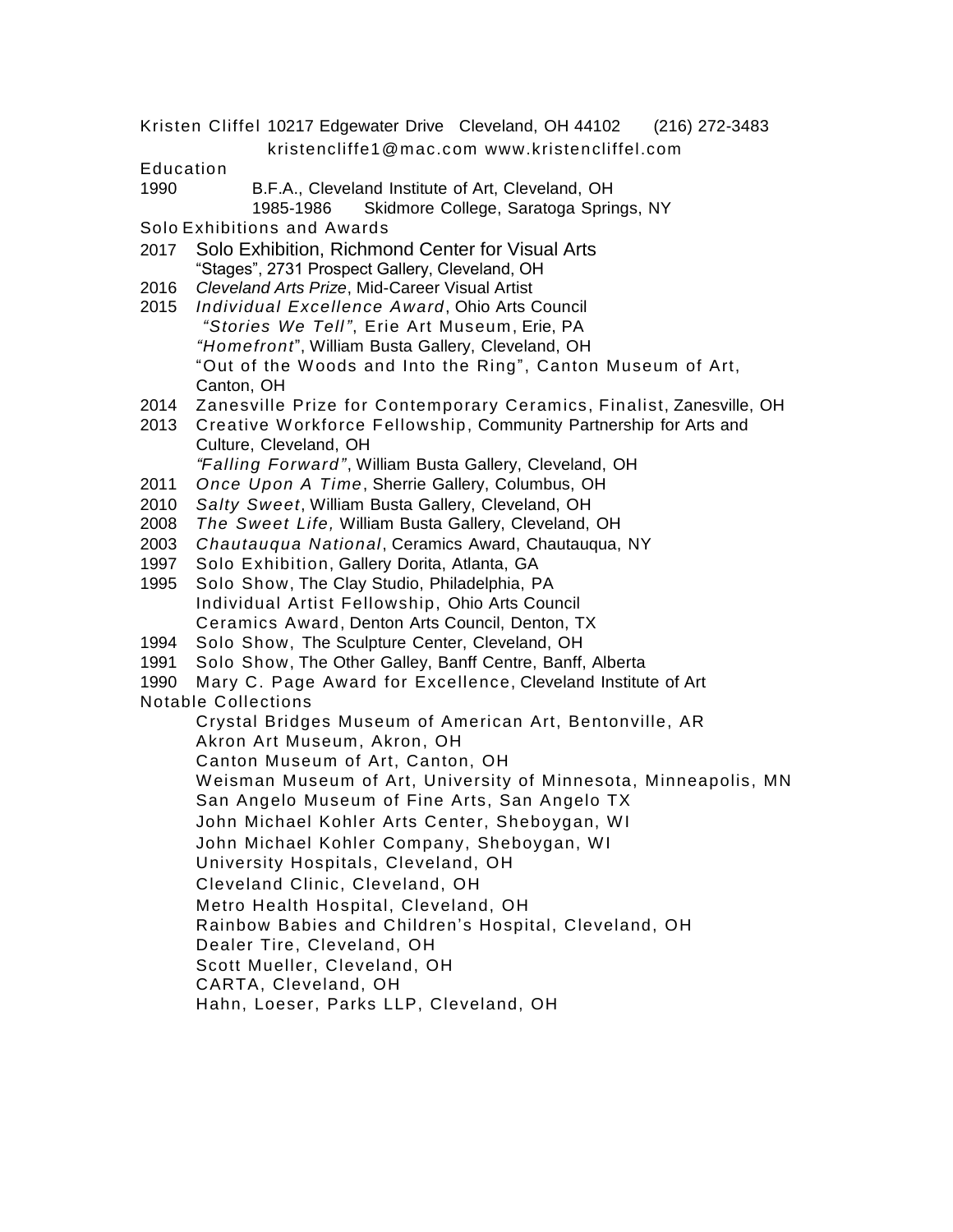Selected Group Exhibitions

- 2017 "State of the Art", Dixon Gallery and Gardens, Memphis, TN The Mint Museum, Charlotte, NC "Snack", Art Gallery of Windsor, Ontario, Canada
- 2016 "State of the Art, Discovering American Art Now", Telfair Museum, Savannah, GA "Snack", Akron Art Museum, Akron, OH "Readapt", Massilon Museum of Art "Anderson Ranch Arts Center Legacy; Mentoring Artistic Excellence" NCECA 2016 Kansas City, MO
- 2015 "Fandom", Zygote Press, Cleveland, OH
- 2014 "*State of the Art*", Crystal Bridges Museum of American Art, Bentonville, AR *"San Angelo National Ceramics Exhibition",* San Angelo Museum, San Angelo, TX *"Language in Art",* Akron Art Museum, Akron, OH *"25 Years, 25 Artists"*, William Busta Gallery, Cleveland, OH
- 2014 *Handmade Tile Invitational,* Tri C West Campus Gallery, Parma, OH *"Zanesville Prize for Contemporary Ceramics",* Zanesville, OH
- 2013 *NCECA 2013*, Galveston Historical Society, Galveston, TX "*All Ohio Ceramics Invitational",* Heights Arts, Cleveland Heights, OH "*Cl eveland Institute of Art Alumni Exhibition",* Loren Naji Gallery, Cleveland, OH
- 2012 *"Covet"*,Ferrin Gallery, Pittsfield, MA *A Feast of Beads*, NCECA 2012, Facere Gallery, Seattle, WA
- 2011 *21 st Century Expressions of the Second Sex*, Ursuline College, Pepper Pike, OH
- 2011 *"Ceramics Invitational"*, Borelli Edwards Gallery, Pittsburgh, PA *"21 st Century Expressions of the Second Sex",* Convivium 33, Cleveland, OH
	- "*Of Woman IV",* Lakeland College, Kirtland, OH
- 2010 "*Killer Kitsch"*, 3-person show, Krasl Art Center, St. Joseph, MI "*Form, Figure, Function"*, Canton Museum of Art, Canton, OH Zanesville Museum of Art, Zanesville, OH
- 2009 *"Form, Figure, Function",* Contemporary Ohio Ceramics, Springfield Museum of Art, Springfield, OH "*Spoon It, Fork It, Cut It Up"*, Baltimore Clayworks, Baltimore, MD "*Let Them Eat Cake*", Southern Ohio Museum, Portsmouth, OH "*Convergence of Voices in Clay"*, Borelli Edwards Gallery, Pittsburgh, PA "*North Meets South*", Indigenous Gallery, Cincinnati, OH
- 2008 *"A Compact Competition"*, Louisiana State University, Baton Rouge, LA *Honorable Mention "6 Degrees of Separation"*, Sandusky Cultural Center, Sandusky, OH "*NOC* NCECA Exhibit", Borelli Edwards Gallery, Pittsburgh, PA *"OBJECTions"*, Michael Berger Gallery, Pittsburgh, PA "*Echoes from the Rust Belt*", Planet Art Gallery, Pittsburgh, PA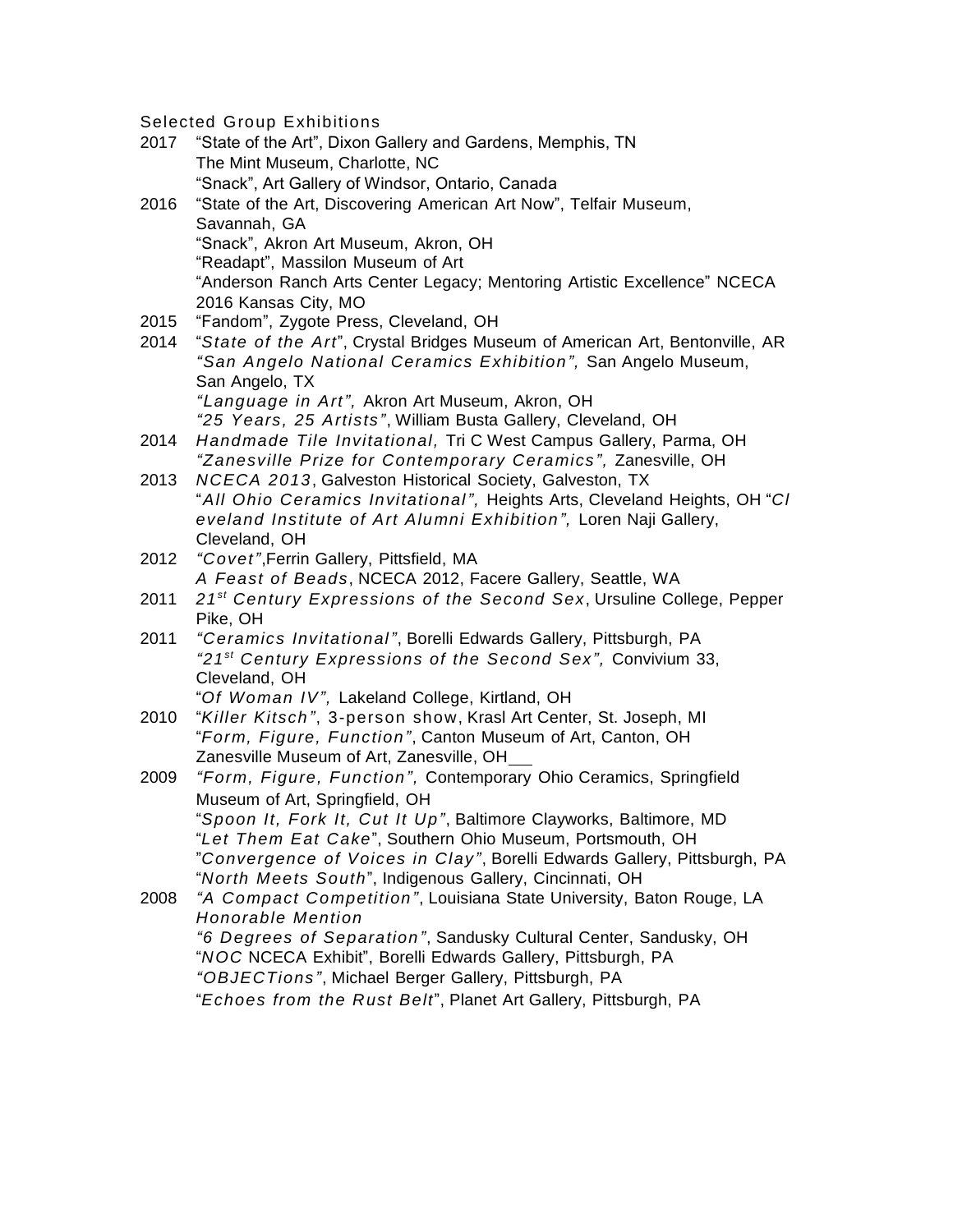- 2007 "*The Contemporary Drinking Vessel"*, River Gallery, Rocky River, OH "*Revive*" , Zygote Press, Cleveland, OH
- 2006 "*Into View, 15 Years of Windows to Sculpture"*, Cleveland State University Art Gallery, Cleveland, OH "*An Extravagance of Salt and Pepper"*, Baltimore Clayworks, Baltimore, MD *"War, What is it Good For?"*, Lake Erie College, Painesville, OH
- 2005 *National Arts Project*, Kelly Randall Gallery, Cleveland, OH *Cleveland Craft Biennial*, Cleveland State University Gallery, Cleveland, OH "*Fashion Show*", BK Smith Gallery, Lake Erie College, Painesville, OH "*On a Pedestal"*, The Sculpture Center, Cleveland, OH
- 2004 *"Dessert Show"*, Santa Fe Clay Gallery, Santa Fe, NM *"A Sense of Identity: Contemporary Ceramic Art in the Midwest"* Indiana University/Purdue University, Fort Wayne, IN University of Indianapolis, Indianapolis, IN
- 2003 *"The Teapot Redefined"*, Mobilia Gallery, Cambridge, MA *Chautauqua National*, Chautauqua, NY
- 2001 *"Happily Ever After",* 2 Person Show, Zygote Gallery, Cleveland, OH *"Transcending Traditions, Ohio Artists in Clay and Fiber"* Ohio Arts Council Grant Recipients Travelling Exhibition, Riffe Gallery, Columbus, OH, Kent State University, Kent, OH Southern Ohio Museum, Portsmouth, OH
- 1999 "*Cleveland Institute of Art Ceramics Retrospective"*, Avante Gallery, Cleveland, OH "*SOFA Chicago"*, Chicago, IL
- 1998 "*Anderson Ranch Alumni Ceramics Show"* Evelyn Siegel Gallery, Fort Worth, TX "*Young Sculptors, 4 From the North Coast*", Cleveland Center for Contemporary Art, Cleveland, OH The Sculpture Center, Cleveland, OH
- 1996 "*Explorations in Clay"*, Studio B, Lancaster, OH "*Ohio Perspectives-Explorations in Clay"*, Akron Art Museum, Akron, OH
	- "*2 Women Working*", Case Western Reserve University, Cleveland, OH
- 1995 *"Materials Hard and Soft"*, Denton Arts Council Gallery, Denton, TX
- 1994 *"Faculty Invitational"*, Anderson Ranch Arts Center, Snowmass Village, CO "*X-Sighting"*, Anderson Gallery, Buffalo, NY "*Best of 1994"*, Ohio Craft Museum, Columbus, OH
- 1992 "*Sculpture Invitational"*, CCC Metro Gallery, Cleveland, OH "*Garden Party"*, 2 Person Show
- 1990 "*Ninth Street Studio"*, Cleveland, OH "*Two Cleveland Artists",* Bonfoey Gallery, Cleveland, OH *"The May Show",* The Cleveland Museum of Art, Cleveland, OH